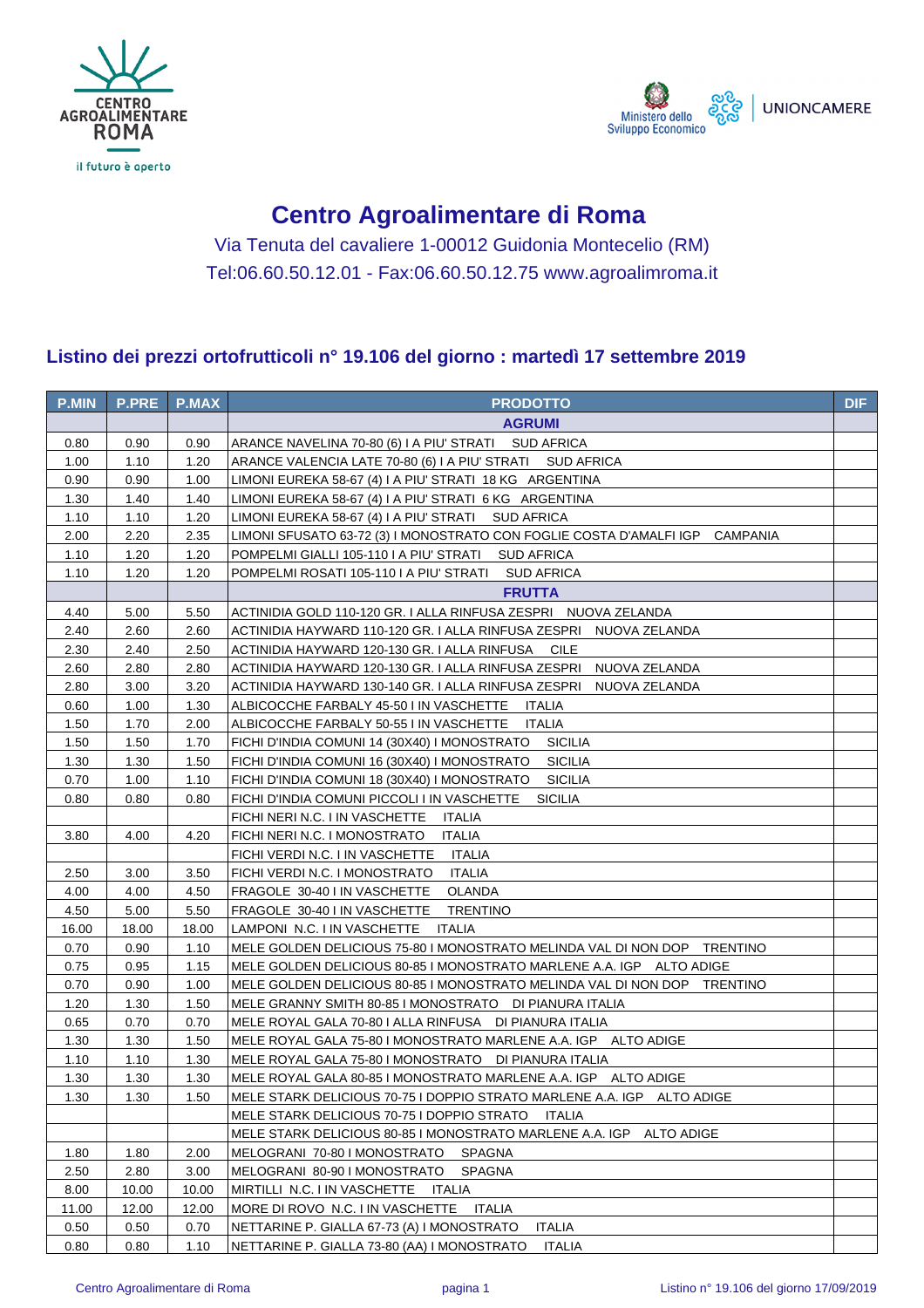| <b>P.MIN</b> | <b>P.PRE</b> | <b>P.MAX</b> | <b>PRODOTTO</b>                                                            | <b>DIF</b> |
|--------------|--------------|--------------|----------------------------------------------------------------------------|------------|
|              |              |              | NETTARINE P. GIALLA 73-80 (AA) I MONOSTRATO<br>SICILIA                     |            |
| 0.90         | 1.10         | 1.20         | NETTARINE P. GIALLA 80-90 (AAA) I MONOSTRATO<br>ITALIA                     |            |
| 1.00         | 1.20         | 1.30         | NETTARINE P. GIALLA 80-90 (AAA) I MONOSTRATO<br>SICILIA                    |            |
|              |              |              | NETTARINE P. GIALLA 80-90 (AAA) I MONOSTRATO<br>SPAGNA                     |            |
| 2.30         | 2.50         | 3.00         | NOCI FRESCHE 28+ I ALLA RINFUSA CAMPANIA                                   |            |
| 1.80         | 2.00         | 2.20         | PERE ABATE FETEL 70-75 I MONOSTRATO 16 PZ. (30X50) EMILIA ROMAGNA          |            |
| 1.50         | 1.50         | 1.60         | PERE ABATE FETEL 70-75   ALLA RINFUSA ITALIA                               |            |
| 1.20         | 1.40         | 1.50         | PERE CARMEN 70-75 I MONOSTRATO 20 PZ. (30X50)<br>EMILIA ROMAGNA            |            |
|              |              |              | PERE CONFERENCE 70-75 I MONOSTRATO 18 PZ. (30X50) EMILIA ROMAGNA           |            |
| 1.20         | 1.50         | 1.50         | PERE COSCIA 50-55   ALLA RINFUSA SICILIA                                   |            |
| 1.20         | 1.40         | 1.60         | PERE MAX RED BARTLETT 70-75 I MONOSTRATO 20 PZ. (30X50) EMILIA ROMAGNA     |            |
| 1.00         | 1.00         | 1.20         | PERE S.MARIA 70-75   ALLA RINFUSA   ITALIA                                 |            |
| 1.30         | 1.40         | 1.40         | PERE WILLIAM 70-75 I MONOSTRATO 20 PZ. (30X50) EMILIA ROMAGNA              |            |
| 1.40         | 1.60         | 1.60         | PERE WILLIAM 75-80 I MONOSTRATO 18 PZ. (30X50) EMILIA ROMAGNA              |            |
| 0.90         | 1.00         | 1.20         | PESCHE P. BIANCA 73-80 (AA) I MONOSTRATO ITALIA                            |            |
| 0.60         | 0.80         | 1.20         | PESCHE P. GIALLA 67-73 (A) I MONOSTRATO<br>ITALIA                          |            |
| 0.60         | 0.80         | 1.00         | PESCHE P. GIALLA 73-80 (AA) I MONOSTRATO<br>ITALIA                         |            |
|              |              |              | PESCHE P. GIALLA 73-80 (AA) I MONOSTRATO<br><b>SICILIA</b>                 |            |
| 1.00         | 1.00         | 1.20         | PESCHE P. GIALLA 80-90 (AAA) I MONOSTRATO<br><b>ITALIA</b>                 |            |
| 1.20         | 1.30         | 1.30         | PESCHE P. GIALLA 80-90 (AAA) I MONOSTRATO<br><b>SICILIA</b>                |            |
| 1.30         | 1.50         | 1.60         | PESCHE P. GIALLA 80-90 (AAA) I MONOSTRATO<br>SPAGNA                        |            |
| 1.30         | 1.50         | 1.80         | PESCHE SATURNINA 73-80 (AA) I ALLA RINFUSA SPAGNA                          |            |
| 12.00        | 13.00        | 15.00        | RIBES ROSSO N.C. I IN VASCHETTE ITALIA                                     |            |
| 1.20         | 1.30         | 1.40         | SUSINE ANNA SPATH (SETTEMBRINA) 45-50 I IN VASCHETTE EMILIA ROMAGNA        |            |
| 0.80         | 0.80         | 1.20         | SUSINE FORTUNE 50-55 I IN VASCHETTE EMILIA ROMAGNA                         |            |
| 1.00         | 1.50         | 1.80         | SUSINE GROSSA DI FELISIO 50-55 I IN VASCHETTE EMILIA ROMAGNA               |            |
| 0.80         | 1.00         | 1.30         | SUSINE PRESIDENT 45-50 I IN VASCHETTE ITALIA                               |            |
|              |              |              | SUSINE REGINA CLAUDIA 35-40 I IN VASCHETTE EMILIA ROMAGNA                  |            |
| 2.00         | 2.50         | 2.50         | SUSINE REGINA CLAUDIA 41-44 (5) I ALLA RINFUSA SPAGNA                      |            |
| 0.50         | 0.60         | 0.80         | SUSINE SANTA CLARA 40-45 I IN VASCHETTE ITALIA                             |            |
| 0.80         | 1.10         | 1.10         | SUSINE STANLEY 40-45 I IN VASCHETTE ITALIA                                 |            |
| 0.70         | 0.80         | 1.00         | SUSINE T.C. SUN 50-55 I IN VASCHETTE<br><b>ITALIA</b>                      |            |
| 0.80         | 1.20         | 1.30         | SUSINE TIPO "BLACK" 50-55 I IN VASCHETTE ITALIA                            |            |
| 2.30         | 2.30         | 2.50         | UVA DA TAVOLA BIANCA ITALIA N.C. EXTRA MONOSTRATO ITALIA                   |            |
| 1.80         | 1.80         | 2.00         | UVA DA TAVOLA BIANCA ITALIA N.C. I MONOSTRATO<br>ITALIA                    |            |
| 0.80         | 0.80         | 1.00         | UVA DA TAVOLA BIANCA ITALIA N.C. II MONOSTRATO<br>ITALIA                   |            |
| 2.80         | 2.80         | 3.00         | UVA DA TAVOLA BIANCA PIZZUTELLO N.C. EXTRA CON TRALCIO<br>LAZIO            |            |
| 1.80         | 2.00         | 2.00         | UVA DA TAVOLA BIANCA PIZZUTELLO N.C. I MONOSTRATO<br>PUGLIA                |            |
| 1.20         | 1.20         | 1.30         | UVA DA TAVOLA BIANCA REGINA N.C. I MONOSTRATO ITALIA                       |            |
| 2.00         | 2.20         | 2.50         | UVA DA TAVOLA BIANCA SENZA SEMI N.C. I MONOSTRATO<br>ITALIA                |            |
| 1.50         | 1.80         | 1.80         | UVA DA TAVOLA BIANCA VITTORIA N.C. EXTRA MONOSTRATO<br>ITALIA              |            |
| 1.20         | 1.20         | 1.30         | UVA DA TAVOLA BIANCA VITTORIA N.C. I MONOSTRATO<br><b>ITALIA</b>           |            |
| 0.70         | 0.70         | 0.80         | UVA DA TAVOLA BIANCA VITTORIA N.C. II MONOSTRATO<br><b>ITALIA</b>          |            |
| 1.60         | 1.60         | 1.80         | UVA DA TAVOLA NERA BLACK MAGIC N.C. I MONOSTRATO<br><b>SICILIA</b>         |            |
| 1.00         | 1.30         | 1.30         | UVA DA TAVOLA NERA CARDINAL N.C. I ALLA RINFUSA<br>LAZIO                   |            |
| 1.30         | 1.50         | 1.50         | UVA DA TAVOLA NERA FRAGOLA N.C. I IN VASCHETTE<br><b>ITALIA</b>            |            |
| 1.20         | 1.50         | 1.80         | UVA DA TAVOLA NERA MICHELE PALIERI N.C. I MONOSTRATO PUGLIA                |            |
| 1.20         | 1.30         | 1.30         | UVA DA TAVOLA ROSATA RED GLOBE N.C. I MONOSTRATO<br>ITALIA                 |            |
|              |              |              | <b>ORTAGGI</b>                                                             |            |
| 3.50         | 3.80         | 3.80         | AGLI BIANCHI N.C. I IN MAZZI<br>ITALIA                                     |            |
| 3.80         | 3.80         | 4.20         | AGLI BIANCHI N.C. I IN TRECCE ITALIA                                       |            |
| 2.50         | 3.00         | 3.80         | SPAGNA<br>AGLI BIANCHI N.C. I ALLA RINFUSA                                 |            |
|              |              |              | AGLI BIANCHI N.C. I TRE PEZZI<br>SPAGNA                                    |            |
| 2.50         | 2.70         | 2.70         | AGLI ROSA N.C. I ALLA RINFUSA FRANCIA                                      |            |
| 0.15         | 0.15         | 0.20         | ANGURIE 12-16 KG. I ALLA RINFUSA BINS ITALIA                               |            |
| 0.20         | 0.30         | 0.40         | ANGURIE 12-16 KG. I MONOSTRATO<br>ITALIA                                   |            |
| 0.20         | 0.30         | 0.40         | ANGURIE BABY 2-3 KG. I MONOSTRATO<br>ITALIA                                |            |
| 0.20         | 0.30         | 0.35         | BASILICO N.C. I IN MAZZI MAZZO ITALIA                                      |            |
| 1.00         | 1.20         | 1.50         | BATATE N.C. I ALLA RINFUSA ITALIA                                          |            |
| 0.60         | 0.80         | 0.90         | BIETOLE DA COSTA N.C. I A PIU' STRATI<br>ITALIA                            |            |
|              |              |              | BIETOLE DA FOGLIA (ERBETTE) N.C. I IN MAZZI A PIU' STRATI<br><b>ITALIA</b> |            |
| 0.50         | 0.60         | 0.70         | CAROTE N.C. I ALLA RINFUSA ITALIA                                          |            |
| 0.70         | 0.80         | 1.00         | CAROTE N.C. I IN MAZZI ITALIA                                              |            |
| 0.50         | 0.70         | 0.80         | CAROTE N.C. I VASSOI FILMATI ITALIA                                        |            |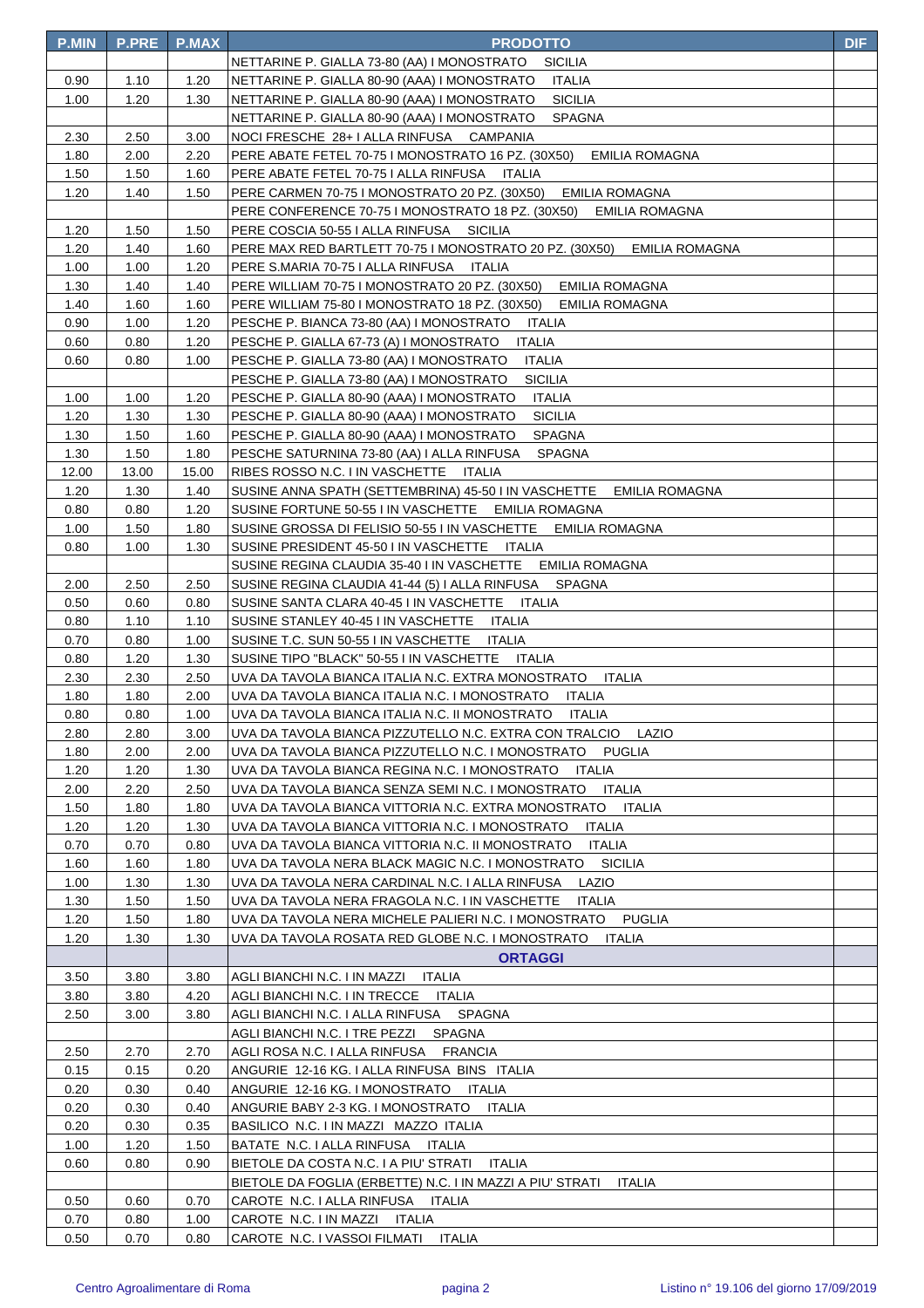| <b>P.MIN</b> | <b>P.PRE</b> | <b>P.MAX</b> | <b>PRODOTTO</b>                                                                                                                                                                      | <b>DIF</b> |
|--------------|--------------|--------------|--------------------------------------------------------------------------------------------------------------------------------------------------------------------------------------|------------|
|              |              |              | CAVOLFIORE BIANCO 8 PZ. (40X60) I MONOSTRATO<br>ALTO ADIGE                                                                                                                           |            |
| 1.30         | 1.50         | 1.50         | CAVOLFIORE ROMANESCO 10 PZ. (40X60) I MONOSTRATO<br>ITALIA                                                                                                                           |            |
|              |              |              | CAVOLI BROCCOLI N.C. I MONOSTRATO<br>ITALIA                                                                                                                                          |            |
|              |              |              | CAVOLI CAPPUCCI BIANCHI 15-20 CM I ALLA RINFUSA<br><b>OLANDA</b>                                                                                                                     |            |
| 0.60         | 0.80         | 1.00         | CAVOLI CAPPUCCI BIANCHI 6 PZ. (30X50) I MONOSTRATO<br><b>ITALIA</b>                                                                                                                  |            |
| 0.60         | 0.60         | 0.60         | CAVOLI VERZA 8 PZ. (30X50) I MONOSTRATO<br>ITALIA                                                                                                                                    |            |
| 0.70         | 0.80         | 1.00         | CETRIOLI 14-21 CM. I A PIU' STRATI ITALIA                                                                                                                                            |            |
|              |              |              | CICORIA BIANCA LUNGA DI MILANO N.C. I MONOSTRATO<br><b>ITALIA</b>                                                                                                                    |            |
| 1.00         | 1.00         | 1.20         | CICORIA CATALOGNA N.C. I MONOSTRATO<br>ITALIA                                                                                                                                        |            |
| 0.80         | 1.00         | 1.20         | CIPOLLE BORETTANE N.C. I ALLA RINFUSA<br>ITALIA                                                                                                                                      |            |
| 1.50         | 1.80         | 2.00         | CIPOLLE ROSSE DI TROPEA N.C. I IN TRECCE DI TROPEA IGP CALABRIA                                                                                                                      |            |
| 0.60         | 0.70         | 0.80         | CIPOLLE TONDE BIANCHE N.C. I ALLA RINFUSA SACCHI ITALIA                                                                                                                              |            |
|              |              |              | CIPOLLE TONDE DORATE 60-80   ALLA RINFUSA SACCHI OLANDA                                                                                                                              |            |
| 0.50         | 0.60         | 0.70         | CIPOLLE TONDE DORATE N.C. I ALLA RINFUSA SACCHI ITALIA                                                                                                                               |            |
| 0.70         | 0.80         | 0.85         | CIPOLLE TONDE ROSSE N.C. I ALLA RINFUSA SACCHI ITALIA                                                                                                                                |            |
| 1.00         | 1.50         | 1.70         | CIPOLLOTTI BIANCHI N.C. I IN MAZZI ITALIA                                                                                                                                            |            |
| 2.50         | 2.80         | 3.00         | FAGIOLI BORLOTTI RAMPICANTI N.C. I ALLA RINFUSA<br>ITALIA                                                                                                                            |            |
| 3.00         | 3.00         | 3.50         | FAGIOLINI N.C. I ALLA RINFUSA ITALIA                                                                                                                                                 |            |
| 4.00         | 4.50         | 5.00         | FAGIOLINI N.C. I ALLA RINFUSA RACCOLTI A MANO ITALIA                                                                                                                                 |            |
| 0.90         | 1.00         | 1.20         | FINOCCHI 10 PZ. (30X50) I MONOSTRATO<br><b>ITALIA</b>                                                                                                                                |            |
| 0.50         | 0.60         | 0.80         | FINOCCHI 10 PZ. (30X50) II MONOSTRATO<br>ITALIA                                                                                                                                      |            |
| 1.60         | 1.60         | 1.80         | FUNGHI PRATAIOLI BIANCHI 40-50 I MONOSTRATO<br><b>ITALIA</b>                                                                                                                         |            |
|              | 10.00        | 11.00        | FUNGHI SPONTANEI GALLETTI (CANTARELLUS CIBARIUS) N.C. I ALLA RINFUSA<br><b>BIELORUSSIA</b><br>FUNGHI SPONTANEI GALLETTI (CANTARELLUS CIBARIUS) N.C. I ALLA RINFUSA<br><b>ROMANIA</b> |            |
| 10.00        |              |              | FUNGHI SPONTANEI GALLETTI (CANTARELLUS CIBARIUS) N.C. I ALLA RINFUSA                                                                                                                 |            |
| 20.00        | 22.00        | 23.00        | <b>RUSSIA</b><br>FUNGHI SPONTANEI PORCINI COMUNI (BOLETUS EDULIS) MEDIO GROSSI I MONOSTRATO                                                                                          |            |
|              |              |              | <b>ROMANIA</b>                                                                                                                                                                       |            |
|              |              |              | INDIVIE RICCIA 6 PZ. (30X50) EXTRA MONOSTRATO<br><b>ITALIA</b>                                                                                                                       |            |
| 0.60         | 0.80         | 1.20         | INDIVIE RICCIA 6 PZ. (30X50) I MONOSTRATO<br>ITALIA                                                                                                                                  |            |
|              |              |              | INDIVIE SCAROLA 8 PZ. (30X50) EXTRA MONOSTRATO<br><b>ITALIA</b>                                                                                                                      |            |
| 0.50         | 0.80         | 1.20         | INDIVIE SCAROLA 8 PZ. (30X50) I MONOSTRATO<br>ITALIA                                                                                                                                 |            |
| 0.60         | 1.00         | 1.10         | LATTUGHE CAPPUCCIO 6 PZ. (30X50) I MONOSTRATO<br><b>ITALIA</b>                                                                                                                       |            |
| 0.80         | 1.20         | 1.30         | LATTUGHE GENTILE 8 PZ. (30X50) I MONOSTRATO<br><b>ITALIA</b>                                                                                                                         |            |
| 1.10         | 1.30         | 1.40         | LATTUGHE ICEBERG 10 PZ. (40X60) I MONOSTRATO FILMATO<br>OLANDA                                                                                                                       |            |
| 0.50         | 0.80         | 1.00         | LATTUGHE ROMANA 12 PZ. (30X50) I DOPPIO STRATO<br><b>ITALIA</b>                                                                                                                      |            |
| 0.60         | 1.00         | 1.10         | LATTUGHE ROMANA 6 PZ. (30X50) I MONOSTRATO ITALIA                                                                                                                                    |            |
|              |              |              | LATTUGHE ROMANA 8 PZ. (30X50) I DOPPIO STRATO ITALIA                                                                                                                                 |            |
| 0.50         | 0.60         | 0.80         | MELANZANE N.C. I DOPPIO STRATO ITALIA                                                                                                                                                |            |
| 0.70         | 0.80         | 1.00         | MELANZANE N.C. I MONOSTRATO ITALIA                                                                                                                                                   |            |
| 0.70         | 0.80         | 1.90         | MELANZANE CHIARE N.C. I MONOSTRATO ITALIA                                                                                                                                            |            |
| 0.70         | 0.80         | 1.00         | MELANZANE STRIATE N.C. I A PIU' STRATI<br><b>ITALIA</b>                                                                                                                              |            |
| 0.60         | 0.70         | 1.00         | MELONI GIALLI INVERNALI 1250-1600 GR. I MONOSTRATO<br><b>ITALIA</b>                                                                                                                  |            |
| 0.80         | 1.00         | 1.50         | MELONI LISCI 1000-1250 GR. I MONOSTRATO ITALIA                                                                                                                                       |            |
| 0.60         | 0.90         | 0.90         | MELONI RETATI 1000-1250 GR. I MONOSTRATO<br><b>ITALIA</b>                                                                                                                            |            |
| 0.70         | 1.00         | 1.20         | MELONI RETATI 1250-1600 GR. I MONOSTRATO<br>ITALIA                                                                                                                                   |            |
| 0.50         | 0.50         |              | PATATE P. GIALLA 40-80   ALLA RINFUSA SACCHI FRANCIA<br>PATATE P. GIALLA 40-80   ALLA RINFUSA SACCHI ITALIA                                                                          |            |
|              |              | 0.60         | PATATE P. GIALLA 40-80 I ALLA RINFUSA VERTBAG ITALIA                                                                                                                                 |            |
|              |              |              | PATATE P. GIALLA 40-80 I ALLA RINFUSA SACCHI OLANDA                                                                                                                                  |            |
| 0.50         | 0.55         | 0.60         | PATATE ROSSE 40-80   ALLA RINFUSA SACCHI ITALIA                                                                                                                                      |            |
| 0.80         | 0.80         | 1.00         | PEPERONCINI LUNGHI ROSSI FRIGGITELLI N.C. I ALLA RINFUSA<br>ITALIA                                                                                                                   |            |
| 1.20         | 1.30         | 1.30         | PEPERONCINI LUNGHI ROSSI PICCANTI N.C. I ALLA RINFUSA ITALIA                                                                                                                         |            |
| 1.20         | 1.50         | 1.50         | PEPERONCINI LUNGHI VERDI FRIGGITELLI N.C. I ALLA RINFUSA ITALIA                                                                                                                      |            |
| 0.90         | 1.00         | 1.00         | PEPERONI LUNGHI GIALLI N.C. I MONOSTRATO<br>ITALIA                                                                                                                                   |            |
| 0.90         | 1.00         | 1.00         | PEPERONI LUNGHI ROSSI N.C. I MONOSTRATO<br>ITALIA                                                                                                                                    |            |
| 1.00         | 1.30         | 1.30         | PEPERONI QUADRATI GIALLI GG (90-110) I ALLA RINFUSA<br>OLANDA                                                                                                                        |            |
|              |              |              | PEPERONI QUADRATI GIALLI GG (90-110) I ALLA RINFUSA<br><b>SPAGNA</b>                                                                                                                 |            |
| 1.00         | 1.10         | 1.20         | PEPERONI QUADRATI ROSSI 90-110 I A PIU' STRATI ITALIA                                                                                                                                |            |
|              |              |              | PEPERONI QUADRATI ROSSI GG (90-110) I ALLA RINFUSA<br>OLANDA                                                                                                                         |            |
|              |              |              | PEPERONI QUADRATI ROSSI GG (90-110) I ALLA RINFUSA<br><b>POLONIA</b>                                                                                                                 |            |
|              |              |              | PEPERONI QUADRATI ROSSI GG (90-110) I ALLA RINFUSA<br><b>SPAGNA</b>                                                                                                                  |            |
| 1.40         | 2.00         | 2.20         | POMODORI CILIEGINI PICCOLI I A PIU' STRATI ITALIA                                                                                                                                    |            |
| 1.50         | 1.70         | 2.20         | POMODORI CUORE DI BUE VERDI 82-102 I MONOSTRATO<br><b>ITALIA</b>                                                                                                                     |            |
| 2.50         | 2.80         | 3.00         | POMODORI DATTERINI N.C. I DOPPIO STRATO ITALIA                                                                                                                                       |            |
| 0.50         | 0.70         | 0.70         | POMODORI LUNGHI ROSSI DA SUGO N.C. I ALLA RINFUSA ITALIA                                                                                                                             |            |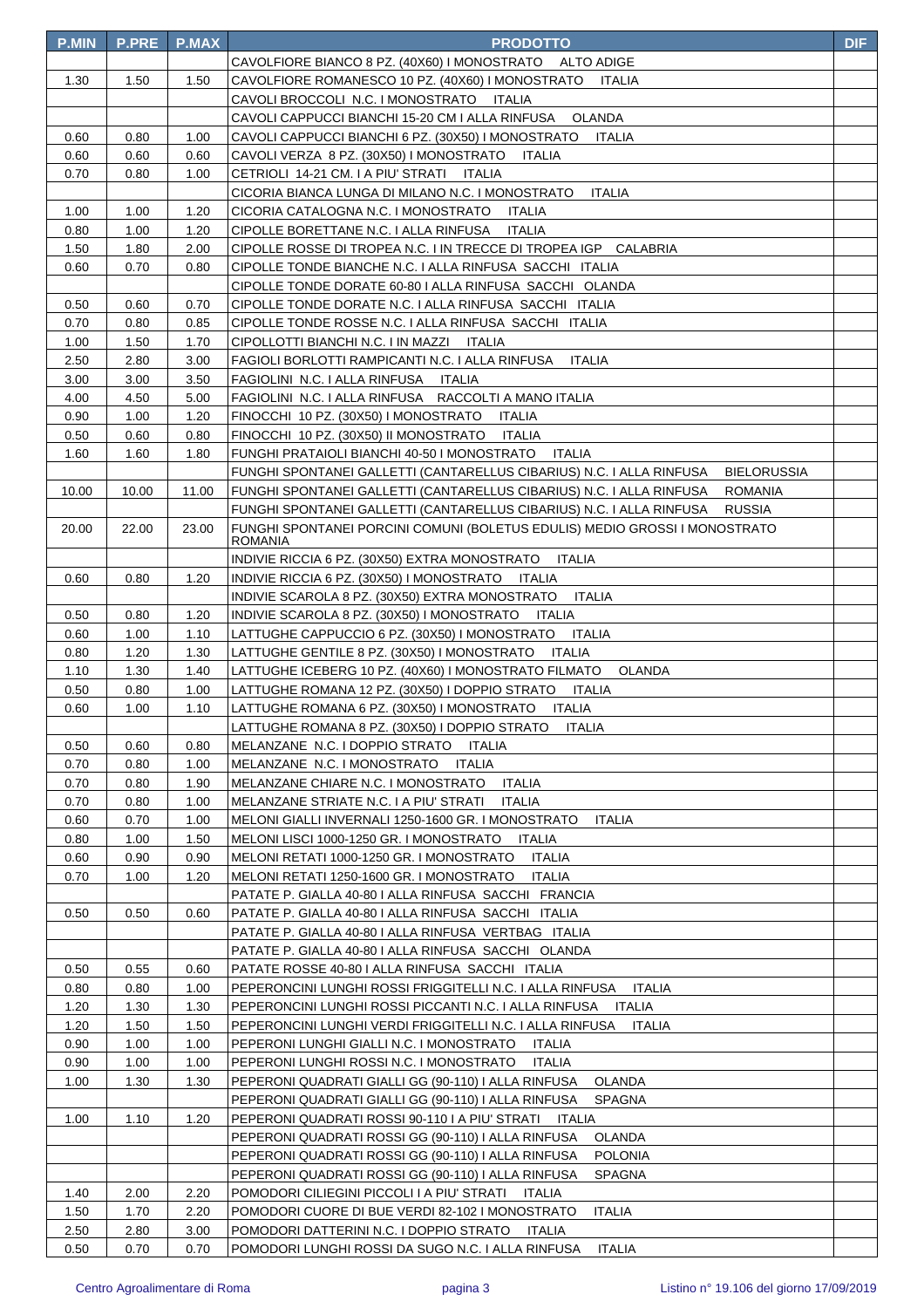| <b>P.MIN</b> | <b>P.PRE</b> | <b>P.MAX</b> | <b>PRODOTTO</b>                                                                             | <b>DIF</b> |
|--------------|--------------|--------------|---------------------------------------------------------------------------------------------|------------|
| 1.00         | 1.30         | 1.50         | POMODORI LUNGHI VERDI N.C. I ALLA RINFUSA ITALIA                                            |            |
| 0.80         | 1.00         | 1.20         | POMODORI TIPO PICCADILLY N.C. I A PIU' STRATI ITALIA                                        |            |
| 1.10         | 1.20         | 1.20         | POMODORI TONDI LISCI ROSSI A GRAPPOLO 67-82 I DOPPIO STRATO<br><b>ITALIA</b>                |            |
| 1.00         | 1.20         | 1.20         | POMODORI TONDI LISCI ROSSI A GRAPPOLO 67-82 I DOPPIO STRATO<br>OLANDA                       |            |
| 1.00         | 1.20         | 1.30         | POMODORI TONDI LISCI ROSSI A GRAPPOLO 67-82 I DOPPIO STRATO<br><b>SPAGNA</b>                |            |
| 1.30         | 1.50         | 1.60         | POMODORI TONDI LISCI VERDI 67-82 I DOPPIO STRATO ALBANIA                                    |            |
| 1.20         | 1.30         | 1.50         | POMODORI TONDI LISCI VERDI 82-102 I MONOSTRATO<br>ITALIA                                    |            |
| 1.10         | 1.20         | 1.30         | PORRI 40-60   ALLA RINFUSA   ITALIA                                                         |            |
| 1.45         | 1.70         | 1.70         | PORRI 40-60 I IN SACCHI OLANDA                                                              |            |
| 1.20         | 1.30         | 1.50         | PREZZEMOLI N.C. I IN MAZZI ITALIA                                                           |            |
| 1.80         | 1.80         | 2.00         | RADICCHIO ROSSO LUNGO PRECOCE 12 PZ. (30X50) I MONOSTRATO<br><b>ITALIA</b>                  |            |
| 1.60         | 1.60         | 1.80         | RADICCHIO ROSSO TONDO 12 PZ. (30X50) I MONOSTRATO<br>ITALIA                                 |            |
|              |              |              | RADICCHIO VARIEGATO N.C. I MONOSTRATO     VENETO                                            |            |
| 0.30         | 0.50         | 0.50         | RAVANELLI TONDI ROSSI N.C. I 10 MAZZI MAZZO ITALIA                                          |            |
| 2.30         | 2.30         | 2.50         | ROSMARINO N.C. I ALLA RINFUSA ITALIA                                                        |            |
| 0.25         | 0.30         | 0.35         | RUCOLA SELVATICA N.C. I 20 MAZZI MAZZO ITALIA                                               |            |
| 2.30         | 2.50         | 2.50         | RUCOLA SELVATICA N.C. I ALLA RINFUSA ITALIA                                                 |            |
| 2.30         | 2.50         | 3.00         | SALVIA N.C. I ALLA RINFUSA ITALIA                                                           |            |
| 2.00         | 2.30         | 2.40         | SCALOGNO COMUNE N.C. I ALLA RINFUSA RETE FRANCIA                                            |            |
| 0.50         | 0.70         | 0.80         | SEDANI DA COSTA VERDI MEDI I DOPPIO STRATO ITALIA                                           |            |
|              |              |              | SEDANI DA COSTA VERDI MEDI I MONOSTRATO ITALIA                                              |            |
| 1.70         | 2.00         | 2.50         | SPINACI RICCI N.C. I ALLA RINFUSA ITALIA                                                    |            |
|              |              |              | TOPINAMBUR N.C. I ALLA RINFUSA ITALIA                                                       |            |
|              |              |              | VALERIANELLA N.C. I MONOSTRATO<br>ITALIA                                                    |            |
| 0.60         | 0.70         | 1.40         | ZUCCHE TONDE DELICA MEDIE I MONOSTRATO<br>ITALIA                                            |            |
| 1.80         | 2.20         | 2.50         | ZUCCHINE COSTOLUTE 14-21 CM. I A PIU' STRATI CON FIORE ITALIA                               |            |
| 0.80         | 1.00         | 1.20         | ZUCCHINE SCURE LUNGHE 14-21 CM. I A PIU' STRATI<br>ITALIA                                   |            |
| 0.80         | 0.80         | 1.00         | ZUCCHINE SCURE LUNGHE 7-14 CM. I MONOSTRATO<br><b>ITALIA</b>                                |            |
|              |              |              | <b>PRODOTTI ESOTICI</b><br>ANANAS GOLD 7 PZ. (40X60) I MONOSTRATO COSTA RICA                |            |
| 0.80<br>1.10 | 0.80<br>1.15 | 1.10<br>1.15 | ANANAS GOLD 7 PZ. (40X60) I MONOSTRATO DEL MONTE COSTA RICA                                 |            |
| 2.80         | 3.00         | 3.50         | ANANAS GOLD 7 PZ. (40X60) I MONOSTRATO VIA AEREA REPUBBLICA DOMINICANA                      |            |
| 4.00         | 4.50         | 5.50         | AVOCADO 306-365 (12) I MONOSTRATO SUD AFRICA                                                |            |
| 4.70         | 4.80         | 5.00         | PERU'<br>AVOCADO HASS 306-365 (12) I MONOSTRATO                                             |            |
| 0.75         | 0.75         | 1.00         | BANANE CAVENDISH N.C. I A PIU' STRATI AMERICA CENTRALE                                      |            |
| 1.10         | 1.15         | 1.15         | BANANE CAVENDISH N.C. I A PIU' STRATI CHIQUITA AMERICA CENTRALE                             |            |
| 1.50         | 2.00         | 2.50         | LIME 53-56 I A PIU' STRATI<br>BRASILE                                                       |            |
| 2.00         | 2.20         | 2.50         | LIME 53-56 I A PIU' STRATI<br><b>MESSICO</b>                                                |            |
| 1.50         | 1.50         | 2.50         | MANGHI 8 PZ. (30X40) I MONOSTRATO<br><b>BRASILE</b>                                         |            |
| 5.00         | 5.20         | 5.20         | MANGHI 8 PZ. (30X40) I MONOSTRATO<br>VIA AEREA MESSICO                                      |            |
| 2.50         | 2.50         | 3.00         | PAPAIA 6 PZ. I MONOSTRATO<br><b>BRASILE</b>                                                 |            |
| 2.50         | 3.30         | 3.70         | PAPAIA FORMOSA 3 PZ. I MONOSTRATO<br><b>BRASILE</b>                                         |            |
| 1.80         | 1.80         | 2.00         | ZENZERO N.C. I ALLA RINFUSA<br><b>CINA</b>                                                  |            |
|              |              |              | <b>PRODOTTI SECCHI</b>                                                                      |            |
| 4.80         | 5.20         | 6.00         | ALBICOCCHE SECCHE MEDIE I ALLA RINFUSA TURCHIA                                              |            |
|              |              |              | ANACARDI 180-210 I ALLA RINFUSA<br><b>BRASILE</b>                                           |            |
| 12.00        | 13.00        | 13.00        | VIETNAM<br>ANACARDI 180-210 I ALLA RINFUSA                                                  |            |
| 3.00         | 3.00         | 3.50         | ARACHIDI 7-9 FANCY ALLA RINFUSA<br>EGITTO                                                   |            |
| 5.50         | 6.00         | 6.00         | ARACHIDI 7-9 EXTRA FANCY ALLA RINFUSA ISRAELE                                               |            |
|              |              |              | ARACHIDI 9-11 FANCY ALLA RINFUSA EGITTO                                                     |            |
| 1.30         | 1.30         | 1.30         | LENTICCHIE SECCHE COMUNI MEDIE I ALLA RINFUSA CANADA                                        |            |
| 11.00        | 13.00        | 15.00        | MANDORLE 20-22 U.S. I ALLA RINFUSA SGUSCIATE CALIFORNIA                                     |            |
| 10.00        | 10.00        | 10.00        | MANDORLE 22-24 EXTRA I ALLA RINFUSA SGUSCIATE CALIFORNIA                                    |            |
|              |              |              | MANDORLE N.C. I ALLA RINFUSA PELATE CALIFORNIA                                              |            |
| 4.50         | 4.50         | 4.50         | NOCI 34-36   ALLA RINFUSA ARGENTINA                                                         |            |
|              |              |              | NOCI 34-36   ALLA RINFUSA CILE                                                              |            |
|              |              |              | PINOLI CINESI N.C. I ALLA RINFUSA<br><b>CINA</b>                                            |            |
| 70.00        | 70.00        | 70.00        | PINOLI COMUNI N.C. I ALLA RINFUSA ITALIA                                                    |            |
| 12.00        | 15.00        | 15.00        | PINOLI COMUNI N.C. I ALLA RINFUSA MEDITERRANEO<br>PISTACCHI 18-20 I ALLA RINFUSA CALIFORNIA |            |
| 4.70         | 5.50         | 5.50         | PRUGNE SECCHE 20-30/LB I ALLA RINFUSA FRANCIA                                               |            |
|              |              |              | PRUGNE SECCHE 30-40/LB I ALLA RINFUSA<br><b>CALIFORNIA</b>                                  |            |
| 5.50         | 6.00         | 6.50         | PRUGNE SECCHE 30-40/LB I ALLA RINFUSA DENOCCIOLATE FRANCIA                                  |            |
| 4.00         | 4.00         | 4.00         | UVA SECCA SULTANINA MEDIA I ALLA RINFUSA TURCHIA                                            |            |